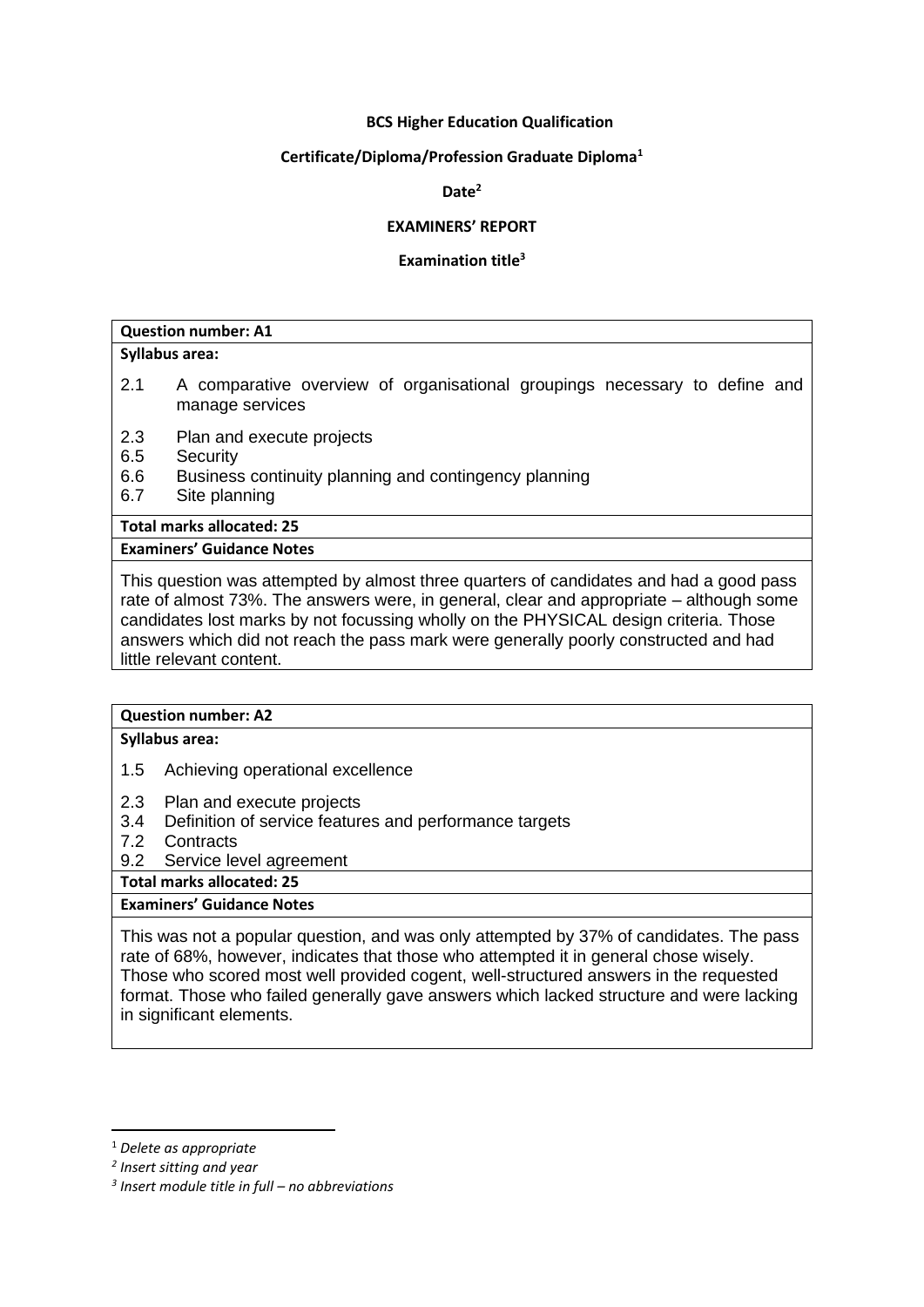**Question number: A3**

# **Syllabus area:**

- 1.2 Understanding customer needs
- 2.2 Deal with customers
- 3.4 Definition of service features and performance targets
- 5.1 Performance measurement
- 6.1 Monitoring of resource usage
- 6.5 Security

## **Total marks allocated: 25**

### **Examiners' Guidance Notes**

Fewer than 40% of candidates attempted this question. The pass rate was 68%, and some good answer points were made by the most successful candidates. The most poorly answered area was section (b), where a number of candidates failed to provide anything which could be recognised as a "project plan" - relying instead on a few general expectations.

### **Question number: B4**

### **Syllabus area:**

- 4.1 Help-desk
- 4.3 Service desk
- 5.6 Asset management
- 7.3 Personnel administration

### **Total marks allocated: 25**

# **Examiners' Guidance Notes**

This question was the answered by the largest number of candidates. The average mark was healthy, but there was a wide range between the best and the least satisfactory answers.

In part a) it was not clear that the role of 'Computer Services Manager' meant the same thing to every candidate. However, most candidates seemed to recognise the role and included most of the aspects expected by the examiners. Weaker candidates tended to put little more than bullet points or single sentences, better candidates put a short paragraph on each area of responsibility.

In part b) many candidates interpreted 'poor online response' in terms of service desk response, rather than network delays. Some credit was given for this interpretation, but the correct meaning which was clear from the context scored many more marks. There were also a number of candidates that gave possible reasons for poor online response but did not provide a resolution.

In part c) there was quite a variation in answer length and quality as the weaker candidates focussed on the logging rather than the minimising the failures.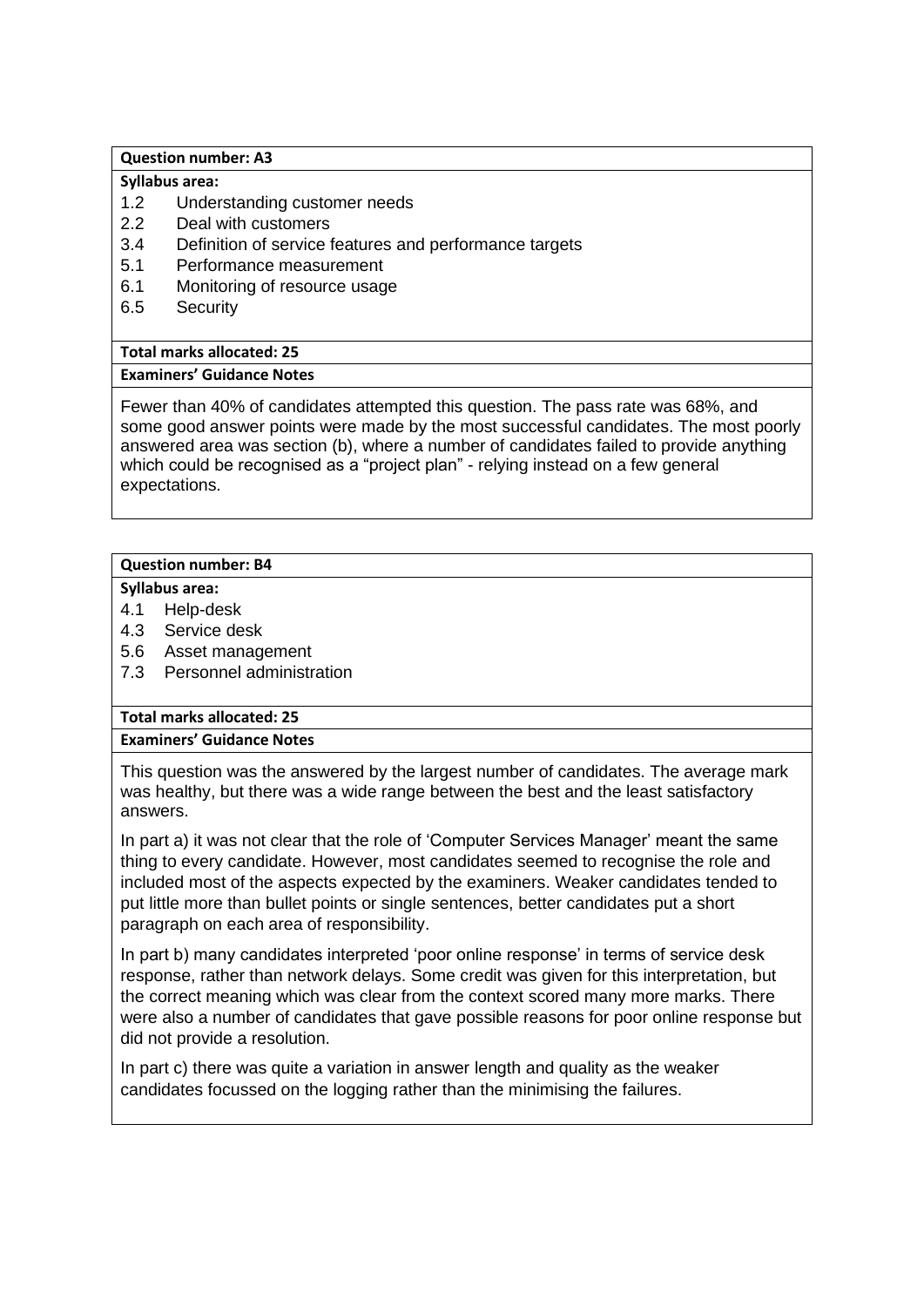### **Question number: B5**

## **Syllabus area:**

10.1 An awareness of current UK national and international legislation including Data Protection Act 1988, Computer Misuse Act 1990, equal opportunities.

# **Total marks allocated: 25**

### **Examiners' Guidance Notes**

Quite a wide variety of answer quality here, but only to be expected. Some candidates were clearly very well versed in these Acts and were able to quote relevant dates as well as appropriate particulars.

However, only perhaps 50-60% of answers were put in the context of computer services; some explicitly and some more implicitly.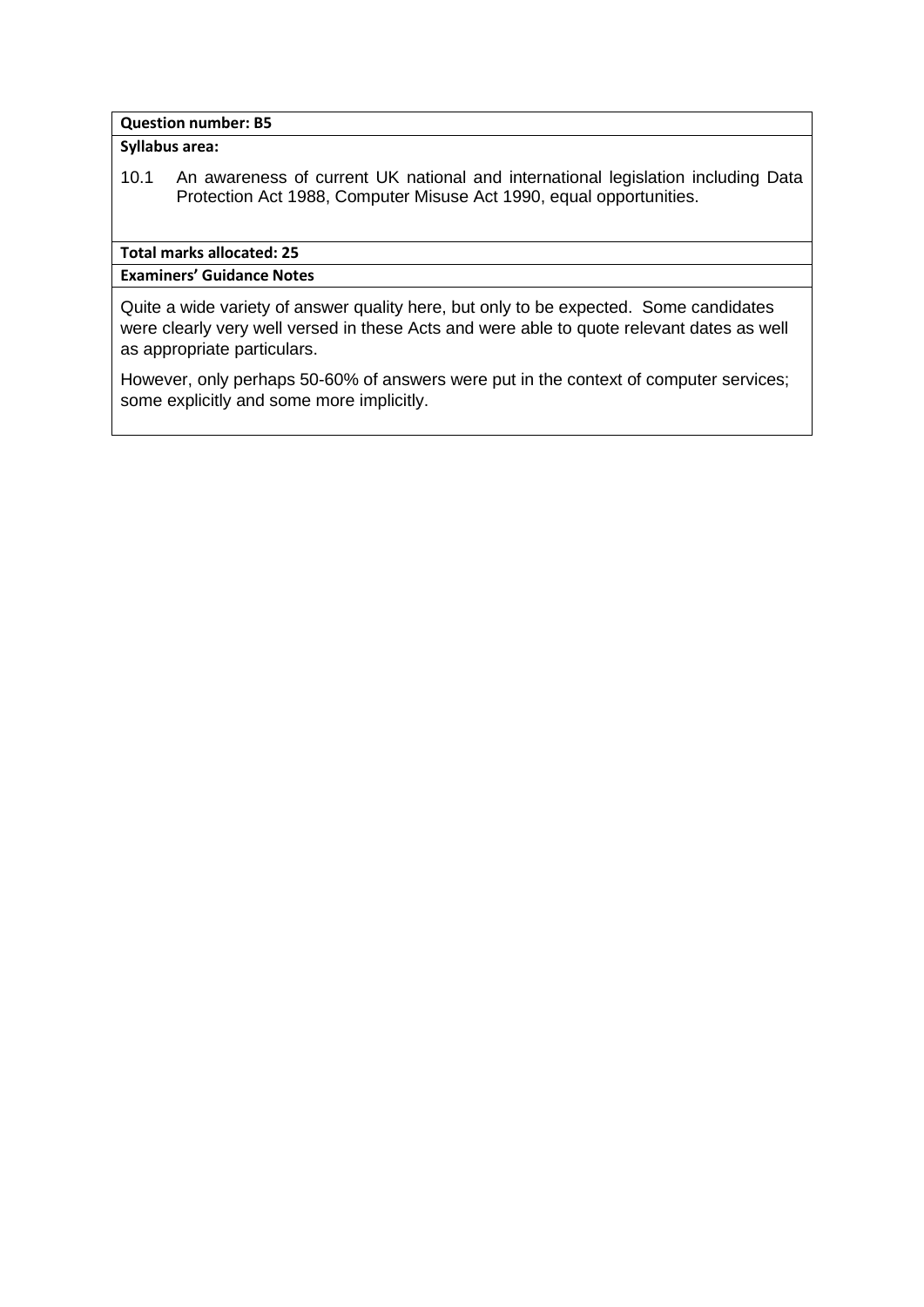**Examiner comments**

**Any suggested actions/remedial actions taken**